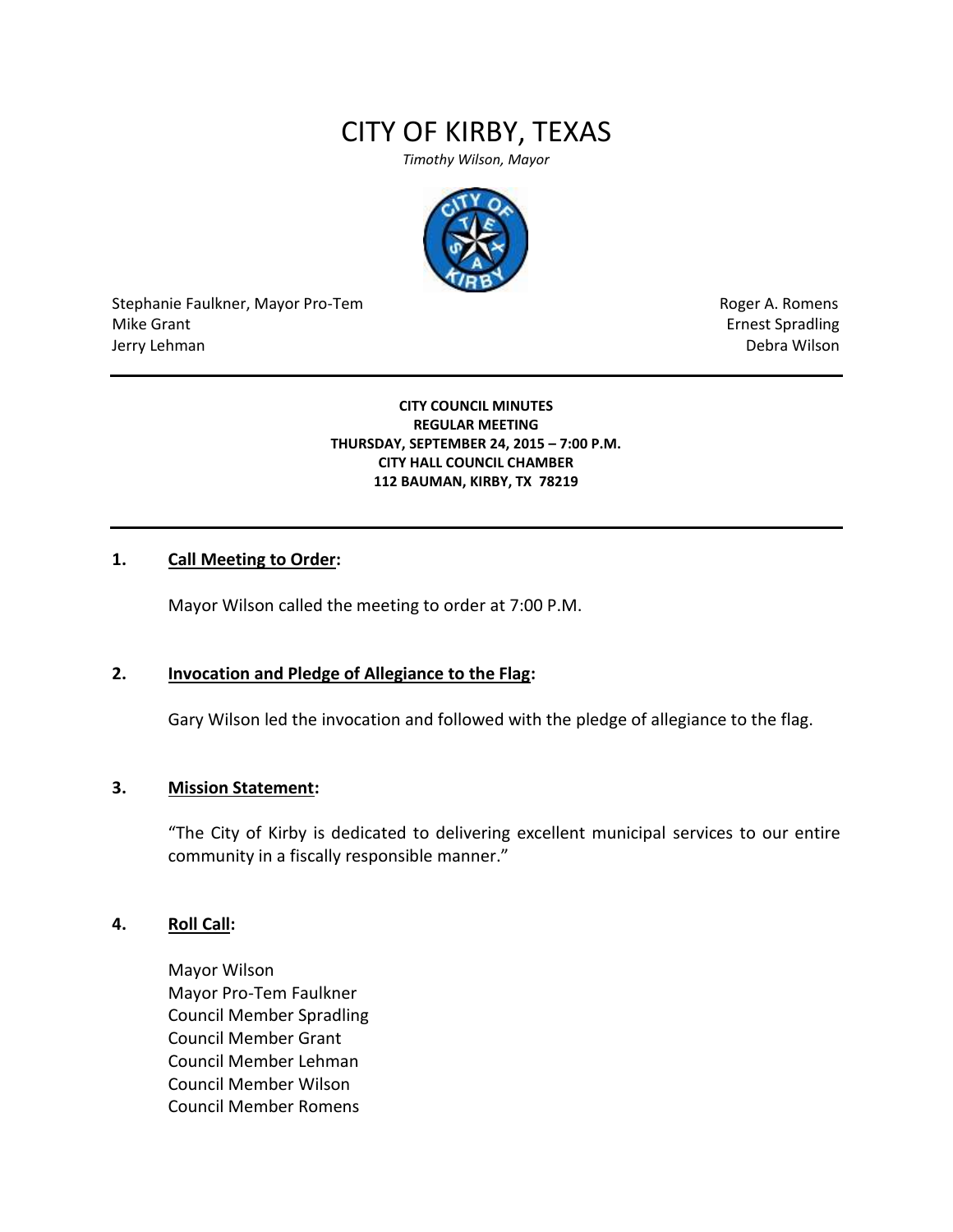#### **5. Citizen Participation:**

There were not any citizens signed up to participate.

#### **6. Consent Agenda:**

#### a. Approval Of Regular Council Minutes – September 10, 2015

Council Member Lehman moved to accept the consent agenda; seconded by Mayor Pro-Tem Faulkner. The motion carried with a 6-0-1 vote.

AYES: 6 NAYES: 0 ABSTAIN: 1 (Council Member Grant)

## **7. Discussion And Possible Action:**

a. Discussion And Possible Action Pertaining To Ordinance No. O-2015-773 Making Appropriations For The Support Of The City Of Kirby For The Fiscal Year Beginning October 1, 2015 And Ending September 30, 2016 Appropriating Money To A Sinking Fund To Pay Interest And Principal Due On The City's Indebtedness; And Adopting The Annual Enterprise And General Fund Budgets Of The City Of Kirby For 2015-2016 Fiscal Year. This Is The Second Reading.

Mayor Pro-Tem Faulkner moved approve Ordinance No. O-2015-773 making appropriation for the support of the City of Kirby for the fiscal year beginning October 1, 2015 and ending September 30, 2016; appropriating money to a sinking fund to pay interest and principal on the City's indebtedness; and adopting the annual budgets (General Fund, Water Fund, and Interest & Sinking Fund) of the City of Kirby for the 2015-2016 fiscal year; seconded by Council Member Lehman.

The motion carried with a  $7 - 0$  vote.

 $AYES - 7$  NAYES – 0

# b. Discussion And Possible Action To Ratify The Property Tax Revenue Increase Reflected In The Annual Budget

Council Member Spradling moved that Council ratify the property tax revenue increase which is a 8.16% increase from last year's budget, which is \$116,758; seconded by Council Member Grant.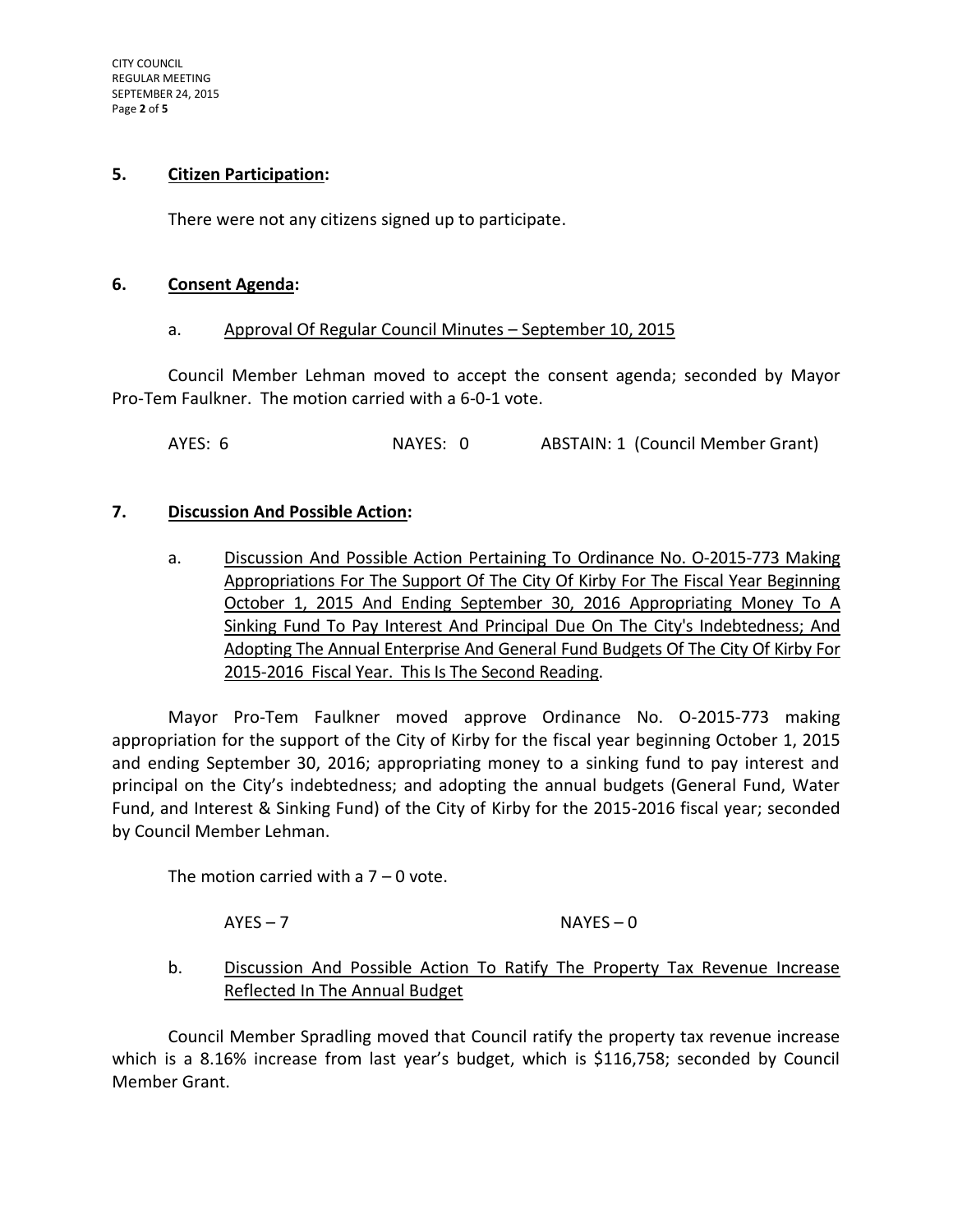The motion carried with a  $6 - 1$  vote.

AYES – 6 NAYES – 1 (Council Member Romens)

c. Discussion And Possible Action Pertaining To Ordinance No. O-2015-774 Levying Ad Valorem Taxes For Use And Operation Of The Municipal Government Of The City Of Kirby, Texas For The 2015 Tax Fiscal Year; Providing For Apportioning Each Levy For Specific Purposes; And, Providing When Taxes Shall Become Due And When Same Shall Become Delinquent If Not Paid. This Is The Second Reading.

Council Member Romens asked if Council would consider age sixty-five and over tax relief in the near future.

Mayor Pro-Tem Faulkner moved that that the property tax rate be increased by the adoption of a tax rate of \$0.729376, which is effectively an 8.16% increase in the tax rate, per Ordinance No. O-2015-774, an ordinance of the City of Kirby, Texas Levying Ad valorem taxes for use and support of the municipal government of the City for fiscal year beginning October 1, 2015 and ending September 30, 2016; providing for apportioning each levy for specific purposes; and providing when taxes shall become due and when same shall become delinquent if not paid; and providing for an effective date; seconded by Council Member Spradling.

The motion carried with a  $6 - 1$  vote.

AYES – 6 NAYES – 1 (Council Member Romens)

Mayor Pro-Tem Faulkner moved to approve and adopt the \$0.678616 per \$100 valuation for maintenance and operations (M&O) for the 2015-2016 tax rate supporting the annual budget; seconded by Council Member Spradling.

The motion carried with a  $7 - 0$  vote.

 $AYES - 7$  NAYES – 0

Mayor Pro-Tem Faulkner moved to approve and adopt the \$0.050760 per \$100 valuation for Interest & Sinking Debt Service for the 2015-2016 tax rate supporting the annual budget; seconded by Council Member Lehman.

The motion carried with a  $7 - 0$  vote.

AYES – 7 NAYES – 0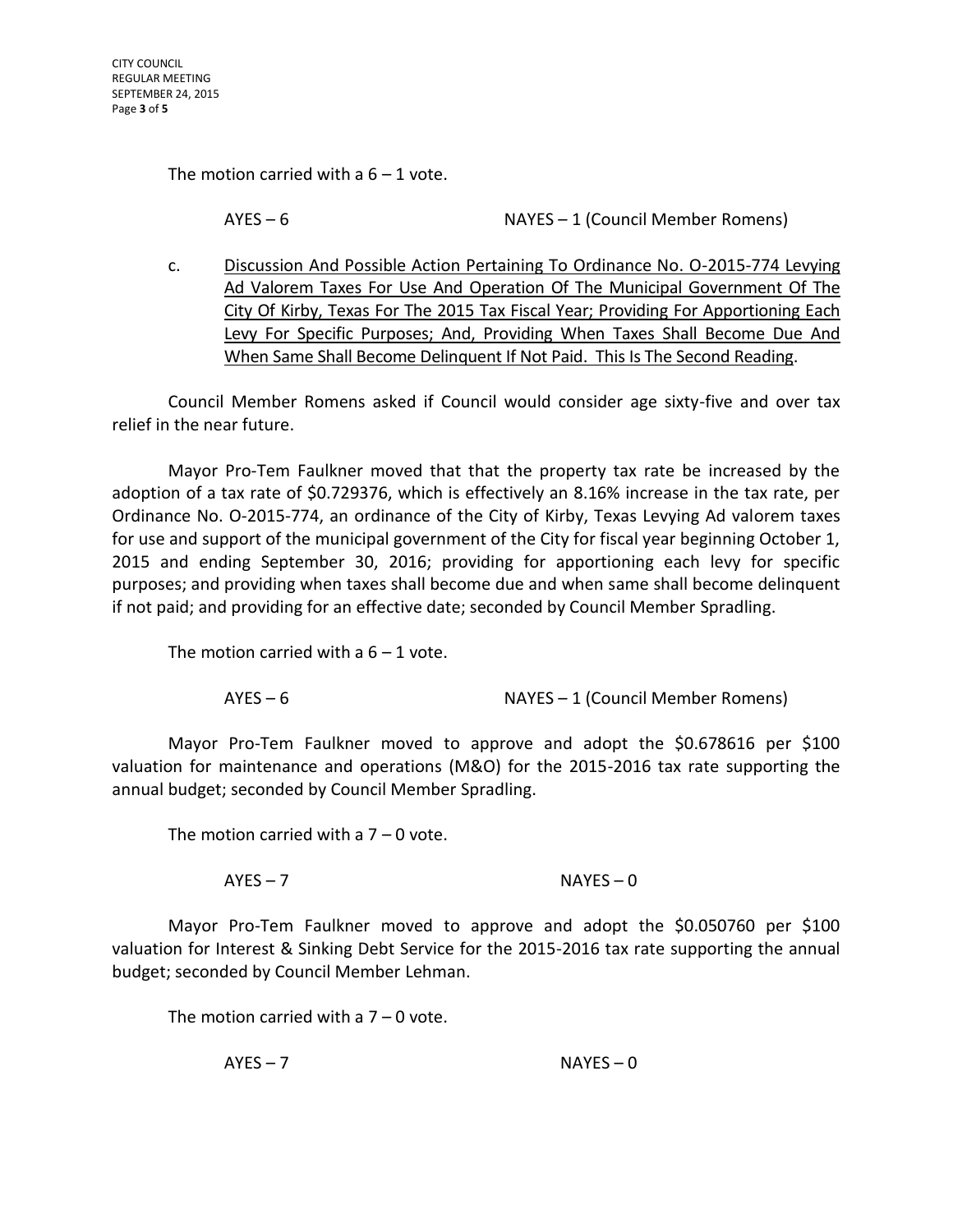# d. Discussion And Possible Action To Reschedule The Regular Council Meeting Dates For November 26, 2015 To November 19, 2015 And December 24, 2015 To December 17, 2015.

Council Member Grant moved to reschedule the regular Council meeting dates for November 26, 2015 to November 19, 2015 and December 24, 2015 to December 17, 2015.

The motion carried with a  $7 - 0$  vote.

 $AYES - 7$  NAYES – 0

# **8. Requests and Announcements:**

a. Requests By Mayor And Council Members For Items To Be Placed On Future City Council Agendas And Announcements On City Events/Community Interests

Council Member Spradling - Informed Council he will be out of town on November 19, 2015, and unable to attend the Council meeting. National Night Out will be October 6 and he will be attending the ESD 11 event and asked if a couple of the council members could also visit their event.

Council Member Grant – Requested two items for the next Council agenda: garage sale signs and revisit the qualifications for the pool manager.

Mayor Pro-Tem Faulkner – Animal Care Services will conduct a Trunk or Treat Halloween event, 3 PM – 6 PM and Council is invited to host a table.

Council Member Romens – Expressed appreciation for the nice landscape at city hall. Asked council members to let him know if they have any questions or concerns they want addressed by the Planning and Zoning Commission at their next meeting. Council Member Grant asked him to mention no more steel buildings. Council Member Spradling asked that Council be provided the agendas for other meetings.

Council Member Grant – Stated there was an ordinance published in the San Antonio Express News regarding vacant buildings and asked everyone to read it.

Mayor Wilson – Thanked Mr. Steve Linscomb, Judson I.S.D., for attending the meeting and asked him if he had anything to share, possibly about the naming of the new school. Mr. Steve Linscomb addressed Council and said the Judson ISD Board followed their guidelines when selecting the name for the new school.